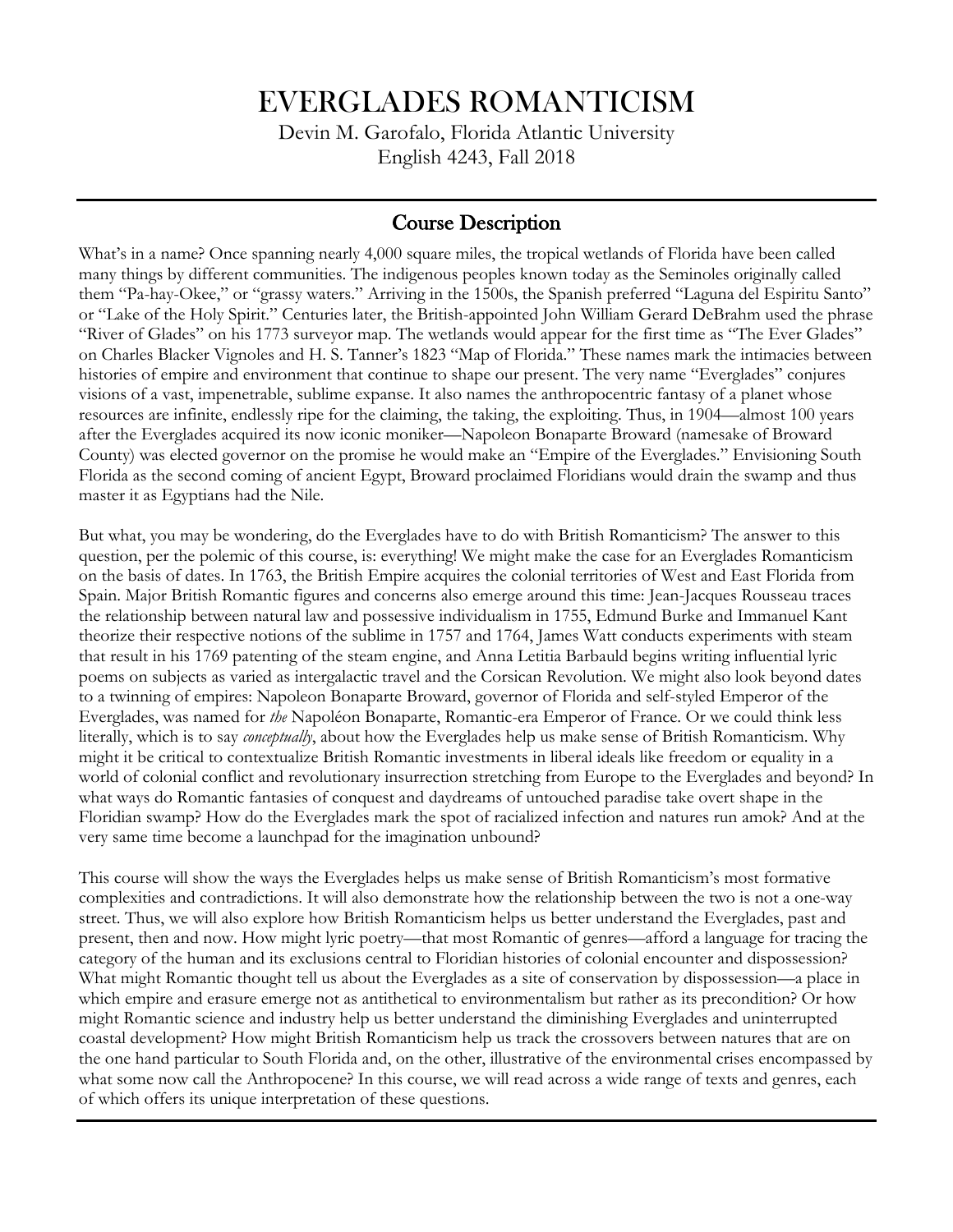## Course Schedule

*\*\* denotes readings available for download on Canvas*

#### **Week 1: "Florida Fever" & Everglades Romanticism**

Royal Proclamation of 7 October 1763 by King George III "Exhortation to Gentlemen of small Fortunes to settle in East Florida"

William Bartram, *Travels* (selections)\*\*

Charles Blacker Vignoles, *Observations upon the Floridas* (selections)\*\*

Albery A. Whitman, *The Rape of Florida* (selections)\*\* Charles Blacker Vignoles & H. S. Tanner, "Map of Florida"\*\*

Michael Grunwald, "A Requiem for Florida" (*Politico*)\*\*

#### **Week 2: Atlantic Intimacies**

Declarations of Rights: America, France, Haiti\*\* Edmund Burke, *Reflections on the Revolution in France* (selections) Mary Wollstonecraft, *Vindication of the Rights of Woman*

(selections)

William Wordsworth, "To Toussaint L'Ouverture" Anna Letitia Barbauld, *Eighteen Hundred and Eleven* Henry Louis Vivian Derozio, "Freedom to the Slave"\*\*

#### **Week 3: Lyric Powers, Figures of Speech**

William Bartram, *Travels* (selections)\*\* Anna Letitia Barbauld, "A Summer Evening's Meditation" Percy Bysshe Shelley, "Ode to the West Wind" John Keats, "Ode to a Nightingale" & "Ode on a Grecian U<sub>rn</sub>" John Clare, "I Am"

William Wordsworth, preface to *Lyrical Ballads* & "The Complaint of a Forsaken Indian Woman"

#### **Week 4: Romantic Natures & Broward's "Empire of the Everglades"**

William Bartram, *Travels* (selections)\*\* Erasmus Darwin, *The Botanic Garden* (selections)\*\* François-René de Chateaubriand, *Atala* (selections)\*\* Lord Byron, "Ode to Napoleon Buonaparte"\*\* & "Napoleon's Farewell"\*\* Alexander von Humboldt, *Cosmos* (selections)\*\* Napoleon Bonaparte Broward II, "Open Letter"\*\* & "The Call of the Everglades"\*\*

### **Week 5: Counting, Collecting, Displaying**

William Bartram, *Travels* (selections)\*\* William Wordsworth, "We Are Seven" Lord Byron, *Childe Harold's Pilgrimage* John Keats, "On Seeing the Elgin Marbles"\*\* Percy Bysshe Shelley, "Ozymandias"

#### **Week 6: Pleistocene Dreams**

Anna Letitia Barbauld, "Corsica"\*\* Charlotte Smith, *Beachy Head* Percy Bysshe Shelley, "Mont Blanc" James Hutton, *Theory of the Earth* (selections)\*\* Georges Cuvier on catastrophism and Pleistocene fossils\*\* **Week 7: Swamp Sublime, Subtropical Wilderness**

Edmund Burke, *Philosophical Enquiry* (1757)\*\* Samuel Taylor Coleridge, "Kubla Khan" & "Christabel" William Wordsworth, *The Prelude* (selections) Herman Ottomar Herzog, *The Fox, Near Gainesville* (image linked on Canvas)\*\* George Loring Brown's *Midnight on the Okefenokee Swamp* (image linked on Canvas)\*\* Tommy Pico, *Nature Poem* (selections)\*\*

## **Week 8: Miasmatic Climates & Climactic Weather**

William Bartram, *Travels* (selections)\*\* William Gilbert, *The Hurricane* (selections)\*\* Samuel Taylor Coleridge, "Fears in Solitude" Helen Maria Williams, "Sonnet to the Torrid Zone"\*\* John Clare, "The Mouse's Nest"\*\* William Cullens Bryant, "The Hurricane"\*\*

#### **Week 9: Ecologies, Invasives, Extinctions**

William Wordsworth, Lucy poems & "Resolution and Independence" Lord Byron, "Darkness" John Clare, "To the Snipe," "The Badger," & "Silent Love" Charles Lyell, *Principles of Geology* (selections)\*\* Alexander von Humboldt, *Cosmos* (selections)\*\*

#### **Week 10: Landscape, Enclosure, Conservation by Dispossession**

William Gilpin, *Essay on Prints* (selections)\*\* Excerpts from Inclosure, Indian Removal, and Everglades National Park Acts\*\* William Wordsworth, "Lines written a few miles above Tintern Abbey" Franćois-René Chateaubriand, *Atala* (selections)\*\* John Clare, "The Lamentations of Round-Oak Waters"\*\* & "The Lament of Swordy Well"\*\* "The Emigration of the Seminoles" (1842)\*\*

#### **Week 11: Draining the Swamp & Urbanization**

William Bartram, *Travels* (selections)\*\* William Blake, *Songs of Innocence and Experience* William Wordsworth, "Michael" & "Composed Upon Westminster Bridge" Percy Bysshe Shelley, Act IV of *Prometheus Unbound The Florida East Coast Homeseeker* (selections)\*\*

#### **Week 12: Anthropocene Natures**

Mary Shelley, *Frankenstein*  William Wordsworth, "The World is Too Much With Us"\*\* UNESCO Re-designation of Everglades National Park as Endangered

#### **Week 13: Romanticism Meets Area X**

Caspar David Friedrich, "Wanderer above the Sea of Fog" (image linked on Canvas) Alex Garland, "Annihilation"

#### **Week 14: Romanticism Now**

Presentations of capstone essay assignments.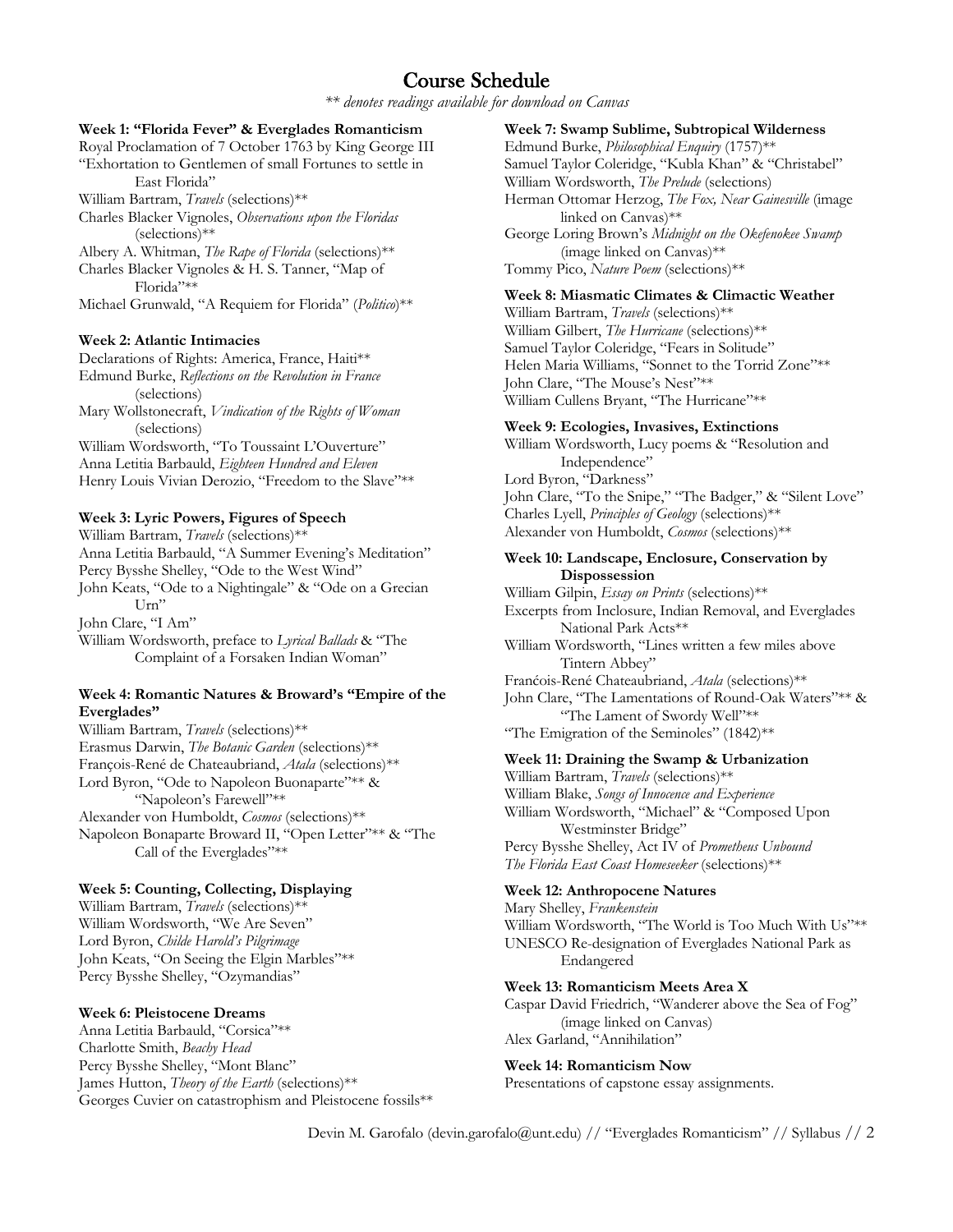## English 4243: Everglades Romanticism ROMANTICISM IN AREA X

## *Due Date***:**

Thursday, December 6<sup>th</sup> at 12:00pm. Submit your assignment to Canvas in .doc or .docx format and bring a hard copy to class for use during your presentation.

### *Objectives***:**

To craft an essay which considers the crossovers between Romantic literature and our Everglades present. This assignment builds on a semester's worth of conversations about how the Everglades help us make sense of Romanticism's most formative complexities and concerns, as well as how Romanticism might help us better understand the aesthetic, environmental, and political histories which converge and remain very much alive in the Everglades.

### *Instructions***:**

The title of this assignment invokes Alex Garland's "Annihilation," a film wherein the Floridian swamp becomes the launchpad for an ever-expanding and -mutating territory called Area X. The challenge of this assignment is equal parts critical and speculative. In **approximately 750 words**, identify *one* pressing aesthetic, environmental, and / or political question or problem haunting the Everglades (and / or South Florida) today. Use a Romantic text of your choice to then explore that question or problem's backstory and complexities. Your ultimate goal in this assignment is to consider how Romanticism helps us better understand our Everglades present. This is an open-ended assignment. The only requirements are as follows:

- 1. Take as your point of departure a close reading of one passage (two at the most) found in your chosen Romantic text. Your essay should, in other words, be inspired and *guided* by a particular moment in (or feature of) a course text of your choice. Your close reading of the text should inform and support any and all claims made.
- 2. Bring your chosen Romantic text to bear upon your chosen Floridian question or problem. Whatever you choose to discuss, your essay should be focused and specific (rather than generalizing and vague). This will make for a compelling and nuanced discussion. To support your claims, substantively cite at least one scholarly source and one reputable journalistic source in addition to your primary text. The following journalistic sources are great places to start (others must be approved by me): *The Atlantic*, *BBC, The Guardian, The LA Times, The Miami Herald, National Geographic, The New York Times*, *The New Yorker, NPR, Politico, The Sun Sentinel*, *The Tampa Bay Times, The Wall Street Journal*, and *The Washington Post*.

Possible focal points include but are not limited to: race, gender and sexuality, class, and / or questions of legal personhood; the concepts of nature, wilderness, ecology, species, climate, or planet; the intertwinements of environmental and imperial histories; problems of scale (i.e. human history versus deep time); conflicts between different ways of knowing; how figurative language or aesthetic concepts such as the sublime might afford lenses for understanding the Everglades at present; the concepts of landscape, enclosure, property, and / or conservation; calls (past and present) to drain the swamp; the concept of infrastructure and histories of coastal development, South Floridian geoengineering, etc. This list of starting points is by no means comprehensive! If you are feeling stuck, review the syllabus and your favorite readings for ideas.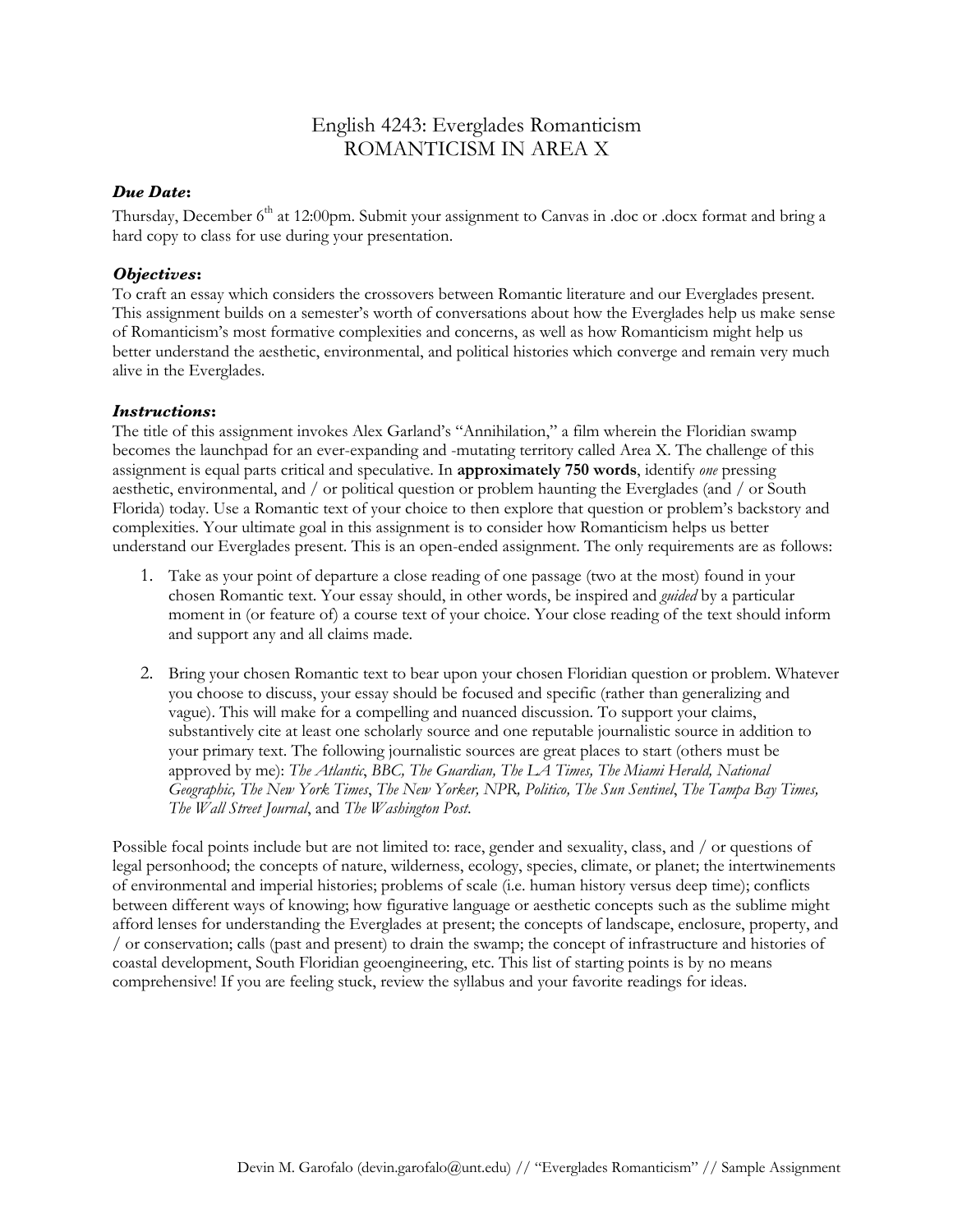### **On the Inception & Aims of "Everglades Romanticism"**

I had the pleasure of teaching "Everglades Romanticism," an upper-division course in British Romanticism, at Florida Atlantic University (a second-tier public university that lies to the northeast of Everglades National Park) in the fall of 2018. The course was designed to bring "home"—both temporally and spatially—a literary period from which students often feel distant. I accomplished this through strange pairings: the Everglades and the Lake District, alligators and nightingales.

"Everglades Romanticism" was borne from a question to which I often return: what does it mean to profess Romanticism here and now? For me, this question is especially pressing because of the community of students I serve. Most of my students are people of color; many work one or more jobs and commute, sometimes from hours away; some are first-generation or non-traditional; a good number have children. Perhaps unsurprisingly, many do not feel the English major is *for* them insofar as it is often organized around the British and American literary canons, with other literatures cordoned off into separate subdisciplines. The curriculum communicates to some students that British Romantic literature is not multicultural literature, for instance; that such literature is not *here* for students who care about empire or race or ethnicity; that students must go elsewhere or *over there* to think about such things. On the flipside, it can also suggest to a different kind of student that if he is disinterested in interrogating white supremacy or canonicity, he might opt out of these conversations by taking courses in the British literary tradition, which seems to afford a potential safe space. I designed "Everglades Romanticism" to respond to these dual concerns.

I accomplished this not only by emphasizing the transtemporal histories of Romanticism, but also by bringing Romantic literature and thought "home" to my students in a geographical sense. They were able to see how the legacies of the British Romantic period are visible in the here and now of Floridian coastlines and swamps; how their own experiences intersect with this seemingly removed moment in literary and cultural history; how their obsession with contemporary pop-cultural phenomena like Alex Garland's "Annihilation" might in fact be steeped in Romantic philosophies of nature, landscape, and anthropogenic power. The placebased nature of the course also allowed students to explore how all knowledges (including their own) require contextualization because they are situated historically, geographically, and culturally.

To follow through on these aims, the course was experimental in archive. Readings included canonical heavyweights like Lord Byron's *Childe Harold's Pilgrimage* and Percy Bysshe Shelley's "Ode to the West Wind," as well as materials gathered from the State Archives of Florida. Sometimes we explored literal connections between British Romantic thought and the Everglades, such as those outlined on the course timeline attached. But other connections we considered were non-literal: how Romantic lyric might help us better understand the power dynamics of figuration in William Bartram's encounters with and representations of the Seminoles, for instance, or how the writings of Georges Cuvier illuminate Florida's deep geologic past. Readings often ranged beyond the proprietary boundaries of the period, too, so that students might develop a sense of legacy or, perhaps, our Romantic present. Thus, we turned to Napoleon Bonaparte Broward's 1910 address, "The Call of the Everglades," to see how Romantic-era colonial and industrial developments impelled calls to "drain the swamp" so that Florida might become an anthropogenic and economic empire.

The course requirements were also experimental. In their capstone assignments, for instance, students wrote about how a Romantic text of their choice might illuminate a pressing problem in South Florida today. These essays were nothing short of incredible. One used William Bartram's *Travels* to explore how the rhetoric of invasion, so common in discussions of swamp ecology, reveals the colonial logic of ongoing efforts to "restore" the Everglades. Another turned to Edmund Burke's *Enquiry* and William Wordsworth's "Tintern Abbey" to consider how a place like Everglades National Park preserves not only a landscape but also an aesthetic experience—one predicated upon colonial dispossession and erasure. These essays crystallized beautifully the course, its aims, and its convictions. By our last meeting, many of my students had begun to think of themselves as Romantics in one way or another. Their investment in the best parts of the Romantic project—and their nuanced understanding of that project at its most dangerous—is cause for hope.

—Devin M. Garofalo, University of North Texas (devin.garofalo@unt.edu)